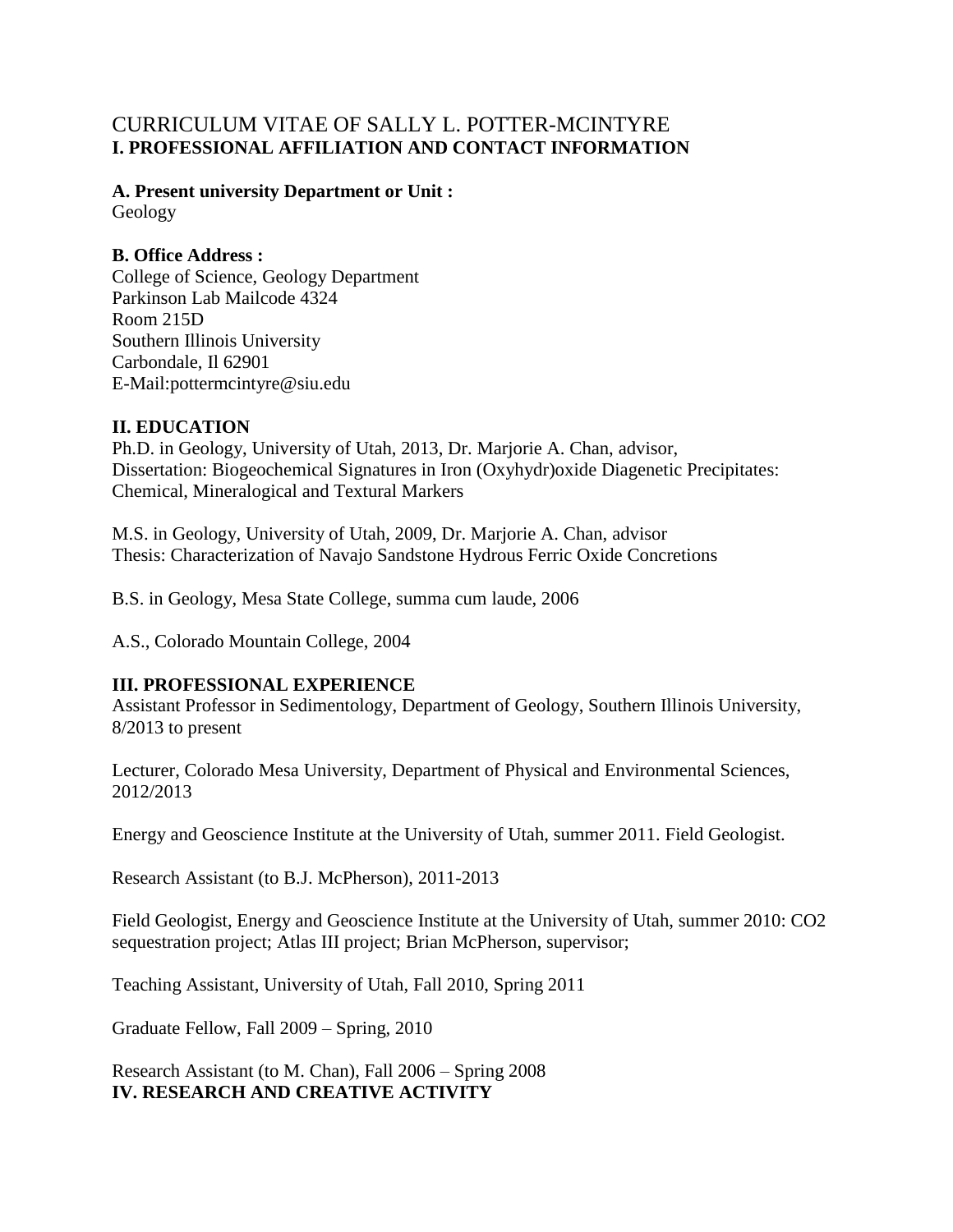## **A. Interests and Specialties :**

Sedimentology, sedimentary diagenesis, basin analysis

Geochemistry of terrestrial environments, geobiology

Mars sedimentology, sedimentary/geochemical records of life, astrobiology

# **B. Current Projects :**

Magmatic Intrusions into Sulfur-rich Sediments: An Exposed Potential Subsurface Habitable Environment as an Analog for the Martian Crust

Basin reconstruction of the Central Colorado Trough

Distinguishing biotic from abiotic precipitation mechanisms: Ten Mile Graben cold spring system

Constraining conditions for habitability in diagenetic environments

The origin and persistence of diagenetic jarosite and alunite in Jurassic rocks on the Colorado Plateau

# **C. Grants Received :**

Filiberto, Justin, Potter-McIntyre, Sally (Co-Principal), "Magmatic Intrusions into Sulfur-rich Sediments: An Exposed Potential Subsurface Habitable Environment as an Analog for the Martian Crust," Sponsored by NASA, Federal, \$349,054.00. (January 2018 - December 2020).

Potter-McIntyre, Sally, "NAI Early Career Collaboration Award," Sponsored by NASA Astrobiology Institute, Federal, \$4,324.00. (June 1, 2016 – May 31, 2017).

Potter-McIntyre, Sally (Co-Principal), Filiberto, Justin (Principal), "•Magmatic Intrusions Into Sulfur-rich Sediments: Analogs for Martian Exploration and Potential Habitability," Sponsored by National Geographic Society Committee for Research and Exploration, Foundation, \$14,692.00. (May 1, 2016 - April 30, 2017).

Potter-McIntyre, Sally, "Middle to Late Jurassic Paleogeography, Western Colorado, USA," Sponsored by American Chemical Society Petroleum Research Fund, Foundation, \$110,000.00. (May 1, 2015 - April 30, 2017).

## **E. Honors and Awards :**

2015 Editors' Citation for Excellence in Refereeing for JGR-Planets, AGU, 2015 Student awards: Nahid Hasan, Porter-Jobling Research Grant, 2018 Jessica Whiteaker, Minority Student Scholarship Award, 2016 Jason William, LPI Early Career Development Award, 2016 Jason Williams, NASA Astrobiology Institute Scholarship to the International Astrobiology Summer School in Santander, Spain, (one of ten American graduate students and post docs), 2015 John Ejembi, Student Education Program Award, SEG/ ExxonMobil, 2016 John Ejembi, Applied Geoscience Conference Student Travel Grant, HGS, 2016

John Ejembi, Porter-Jobling Research Grant, 2016

## **F. Papers and Presentations at Professional Meetings :**

*(Student authors are italicized.* A*uthors are listed in order of contribution.)*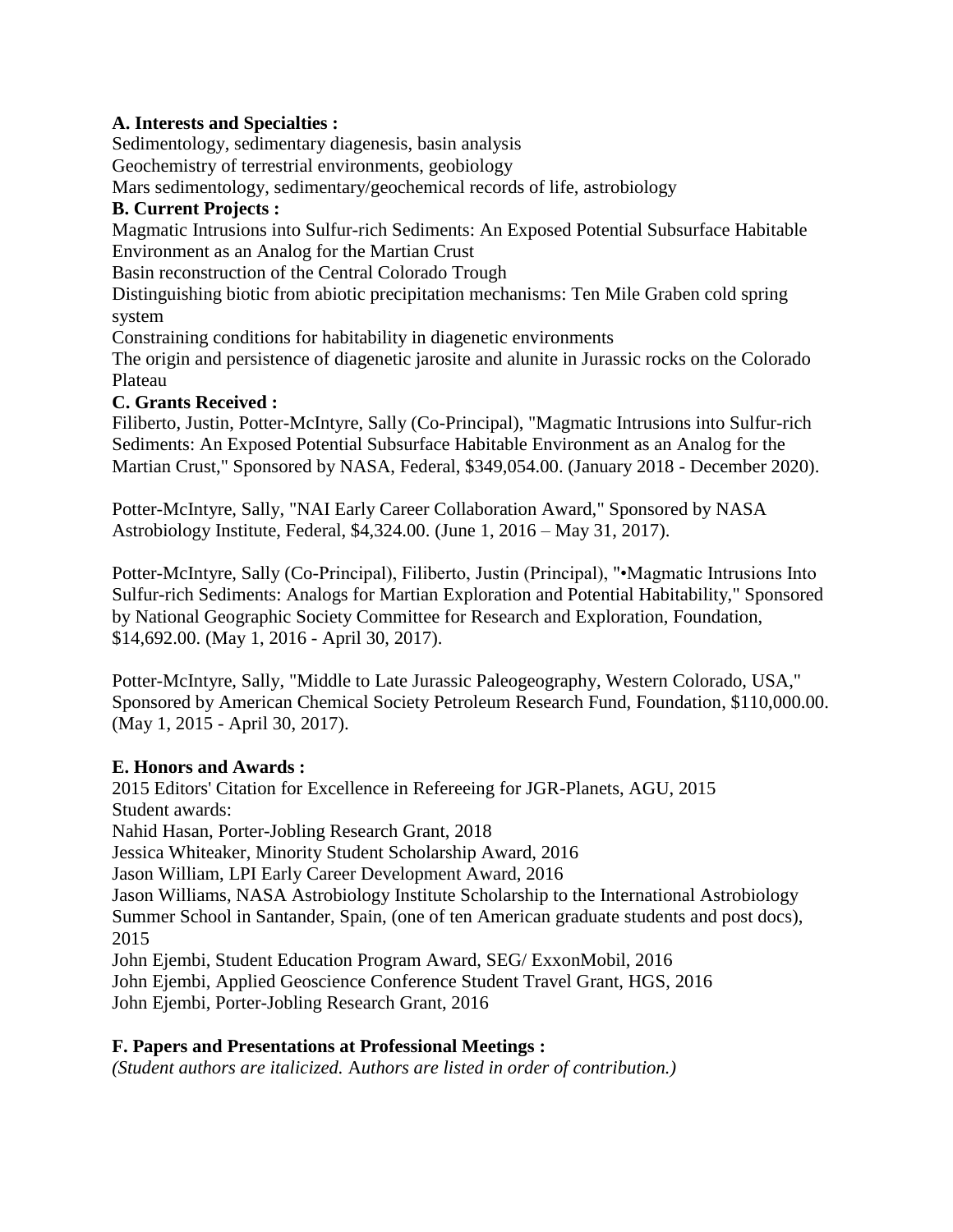- Potter-McIntyre, Sally, McCollom, Thomas, Geophysical Research Abstracts Vol. 20, EGU2018-17976, EGU General Assembly, "Unusual Preservation of Diagenetic Jarosite and Alunite in Jurassic Sandstones at Mollies Nipple, Kane Country, Utah, USA." (April, 2018)
- *Costello, Lacey*, Filiberto, Justin, Potter-McIntyre, Sally, *Crandall, Jacob*, Schwenzer, Susanne, Hummer, Daniel, 49th Lunar and Planetary Science Conference (LPI Contrib. No. 2083) "Alteration and oxidation of an olivine lamprophyre dike from southern Utah, USA: An analog for Mars." (March, 2018)
- *Crandall, Jacob*, Filiberto, Justin, Potter-McIntyre, Sally, Schwenzer, Susanne, 49th Lunar and Planetary Science Conference (LPI Contrib. No. 2083), "Magmatic intrusions into the sulfur-rich Carmel Formation on the Colorado Plateau, USA: Implications for the Mars 2020 mission." (March, 2018)
- Potter-McIntyre, Sally, Thomas, Rebecca, Osterloo, Mikki, Hynek, Brian, 49th Lunar and Planetary Science Conference (LPI Contrib. No. 2083), "Windows into the habitable subsurface: terrestrial examples of exposed subsurface mineralization as analogs for Mars." (March, 2018)
- *Knuth, Jordan*, Potter-McIntyre, Sally, 49th Lunar and Planetary Science Conference (LPI Contrib. No. 2083), "Preservation of biosignatures in the Ten Mile Graben cold springs, Utah." (March, 2018)
- *Ejembi, John*, Ferre, Eric, Potter-McIntyre, Sally, AGU Fall Meeting, "Paleocurrents of the Middle–Upper Jurassic strata in the Paradox Basin, Colorado, inferred from anisotropy of magnetic susceptibility (AMS)." (December 2017)
- *Ejembi, John*, Potter-McIntyre, Sally, GSA Annual Meeting, "Detrital zircon U-PB geochronology of Middle to Upper Jurassic strata in the Paradox Basin: Insights into tectonic uplift of the Wet Mountains AND southern Front Range, Colorado, U.S.A." (October, 2017)
- O'Connell, Laura, Potter-McIntyre, Sally, *Williams, Jason, Knuth, Jordan*, GSA Annual Meeting, "Facies analysis and comparison of Jurassic, Quaternary, And Modern carbonate lake and spring deposits of Ten Mile Graben, East Central Utah." (October, 2017)
- McCollom, Thomas, Potter-McIntyre, Sally, 4th International Conference on Early Mars, "Jarosite and Alunite Cements in Jurassic Sandstones of Utah and Nevada, a Potential Analog for Stratified Sulfate Deposits on Early Mars." (August 2017).
- Potter-McIntyre, Sally, *Ejembi, John*, Goldschmidt, "Differentiating Climatic from Tectonic Influences on Shifting Depositional Environments Using Detrital Zircon Geochronology." (August 2017).
- Potter-McIntyre, Sally, McCollom, Thomas, Astrobiology Science Conference, "Jarosite in Ancient Terrestrial Rocks: Implications for Understanding Mars Diagenesis and Habitability." (April 2017).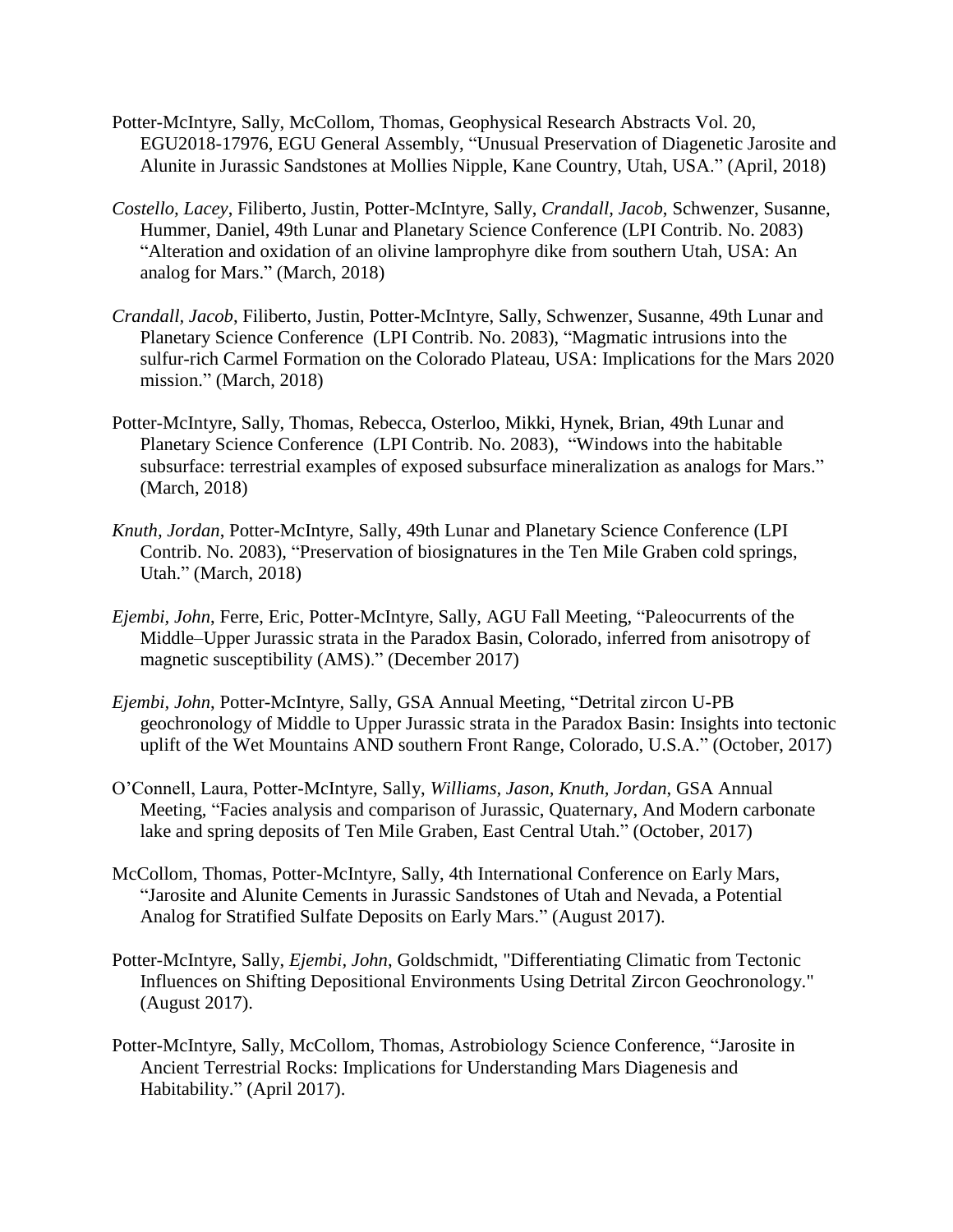- Filiberto, Justin, *Crandall, Jake*, Potter-McIntyre, Sally, Schwenzer, Susanne, Olsson-Francis, Karen, Bridges, John, Astrobiology Science Conference, "Magmatic intrusions into Sulfurrich Sediments: An Exposed Potential Subsurface Habitable Environment as an Analog for the Martian Crust." (April 2017).
- *Crandall, Jake*, Potter-McIntyre, Sally, Schwenzer, Susanne, Filiberto, Justin, 48th Lunar and Planetary Science Conference, "Intrusions into Sulfur-rich Sediments on the Colorado Plateau: An Analog for Mars Exploration." (March 2017).
- Thomas, Rebecca, Potter-McIntyre, Sally, Hynek, Brian, 48th Lunar and Planetary Science Conference, "Fluid-Deposited Fracture-Margin Ridges in Margaritifer Terra, Mars." (March 2017).
- Potter-McIntyre, Sally, GSA Annual Meeting, Jarosite in ancient terrestrial sedimentary rocks: Implications for understanding Mars diagenesis and habitability. (October, 2016)
- Williams, Jason, Potter-McIntyre, Sally, O'Connell, Laura, GSA Annual Meeting, "Quaternary and Jurassic terrestrial spring deposits as analogs for ancient aqueous environments on Mars." (October, 2016)
- Potter-McIntyre, Sally, *Williams, Jason*, Phillips-Lander, Charity, O'Connell, Laura, Biosignature Preservation and Detection in Mars Analog Environments (LPI contribution 1912) Progressive Diagenetic Alteration of Macro- and Micro-Scopic Biosignatures in Ancient Springs and Spring-Fed Lacustrine Environments (May, 2016).
- Potter-McIntyre, Sally, *Williams, Jason*, Lander, Charity, Laura, O'Connell, 47<sup>th</sup> Lunar and Planetary Science Conference, "Diagenetic Alteration of Biosignatures Preserved in Spring Carbonates: Implications for Mars." (March 2016).
- *Williams, Jason*, Potter-McIntyre, Sally, Phillips-Lander, Charity, O'Connell, Laura, GSA National Meeting, "A Jurassic Spring-Fed Lake System In The Brushy Basin Member Of The Morrison Formation, Ten Mile Graben, Utah, USA: Biosignature Preservation And Astrobiological Implications," GSA, Baltimore, MD. (October, 2015).
- *Johnson, Matthew*, Potter-McIntyre, Sally, *Ejembi, John*, GSA National Meeting, "A Porosity and Permeability Comparison of the Mancos Shale and Wanakah Formation of Western Colorado," GSA. (2015).
- *Ejembi, John*, *Johnson, Matthew*, Potter-McIntyre, Sally, GSA National Meeting, "Detrital Zircon Studies In Relation To Provenance Of The Jurassic Wanakah Formation And Adjacent Rock Units In Western Colorado." (October, 2015).
- Potter-McIntyre, Sally, *Williams, Jason*, Phillips-Lander, Charity, O'Connell, Laura, GSA National Meeting, "Identification and Preservation over Geologic Time of Biosignatures in Cold Spring Carbonates." (October, 2015).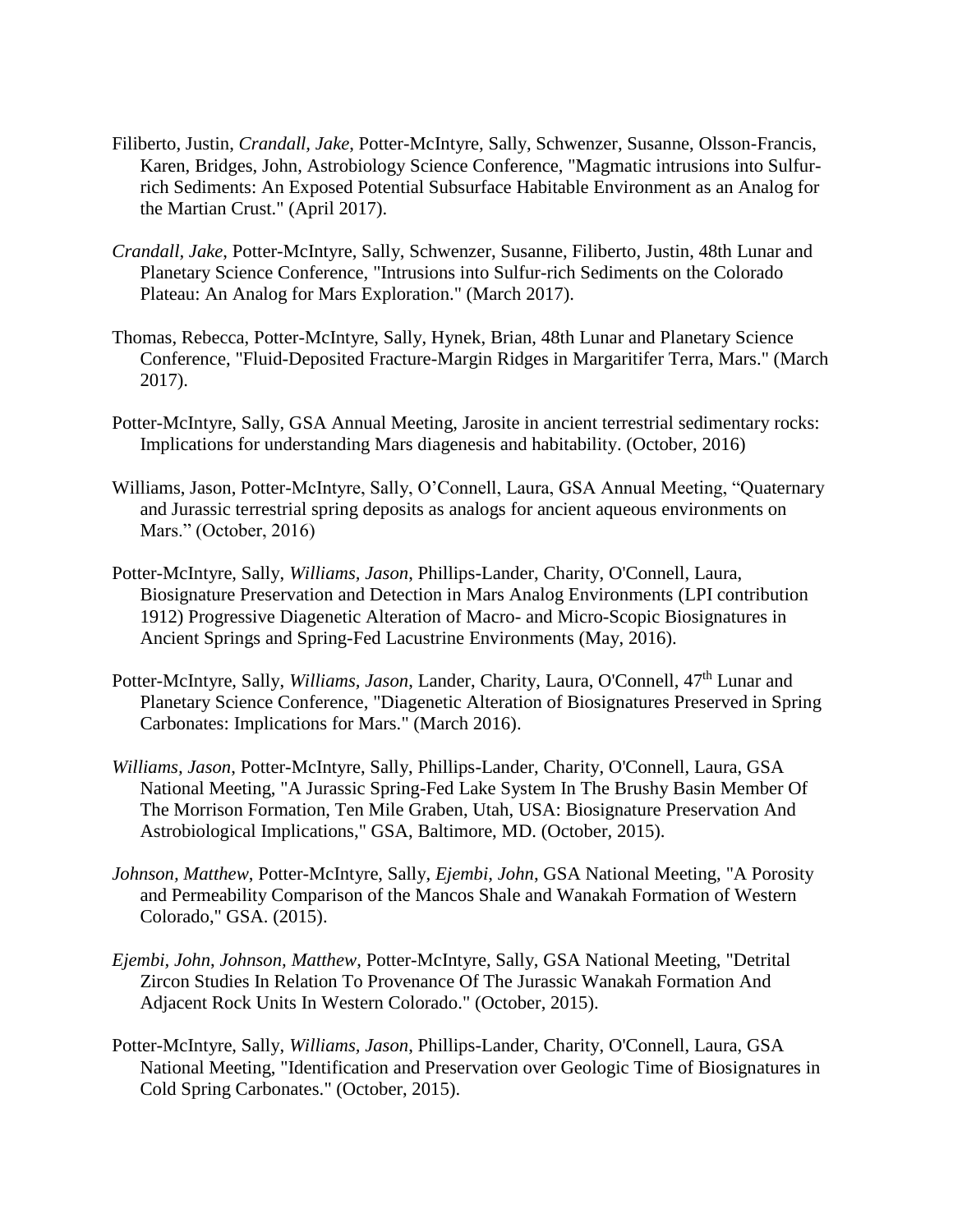- Craft, K.L., Potter-McIntyre, Sally, Lowell, R.P., 46<sup>th</sup> Lunar and Planetary Science Conference, "Aromatum Chaos: Heating Up, Melting Ice, and Letting It Flow - A Preliminary Analysis," LPI. (March, 2015).
- Potter-McIntyre, Sally, Conger, Robert, Astrobiology Science Conference, "The Astrobiology Project: A Scientific and Artistic Synthesis of Humankind's Most Profound Questions," Astrobiology Science Conference, Chicago, IL. (June 2015).
- Potter-McIntyre, Sally, Chan, Marjorie, McPherson, Brian, AGU Fall Meeting, "Diagenetic Iron Cycling in Ancient Alkaline Saline Lacustrine Sedimentary Rocks: A Case Study of the Jurassic Brushy Basin Member of the Morrison Formation, Colorado Plateau, USA," AGU. (2014).
- Potter-McIntyre, Sally, GSA National Meeting, "Diagenetic Alteration And Concretion Formation In The Jurassic Brushy Basin Member Of The Morrison Formation, Colorado Plateau, Usa: An Analog Study For The Yellowknife Bay Formation At Gale Crater, Mars," GSA, Vancouver, Ontario. (2014).
- Potter-McIntyre, Sally, Nordic Astrobiology Conference, "The Fluvio-Lacustrine Yellowknife Bay Formation, Gale Crater, Mars: A Truly Habitable Volcaniclastic Environment?," Bergen, Norway. (May 2014).
- Potter-McIntyre, Sally, "Diagnostic Characteristics to Aid in the Search for Early life on Earth and Mars," Santiago, Chile. (December 2013).
- Potter-McIntyre, Sally, Chan, Marjorie, McPherson, Brian, AGU, "The Lacustrine Upper Brushy Basin Member of the Morrison Formation, Four Corners Region, Usa: a Lithological and Mineralogical Terrestrial Analog for Gale Crater, Mars." (2013).
- Potter-McIntyre, Sally, Marjorie, Chan, Brian, McPherson, GSA National Meeting, "Evaluating the role of organics, mineralogy and petrophysical properties on early diagenesis and concretion formation in volcaniclastic host rock composition," GSA. (2013).
- *Boraas, Marisa*, Potter-McIntyre, Sally, *DePriest, Keegan*, Aslan, Andres, GSA National Meeting, "Initial Provenance Analysis of the Late Jurassic Lacustrine Wanakah Formation, Eastern Utah and Western Colorado," GSA. (2013).
- Potter-McIntyre, Sally, *Boraas, Marisa, DePriest, Keegan*, Aslan, Andres, GSA National Meeting, "Late Jurassic Rocks of the Colorado Plateau as Depositional and Diagenetic Analogs to Gale Crater, Mars," GSA. (2013).
- *DePriest, Keegan*, Potter-McIntyre, Sally, *Boraas, Marisa*, Spain, Thomas, GSA Regional Meeting, "Petrophysical properties of the Wanakah Formation; evaluating seal efficacy of terrestrial versus marine shales," GSA. (2013).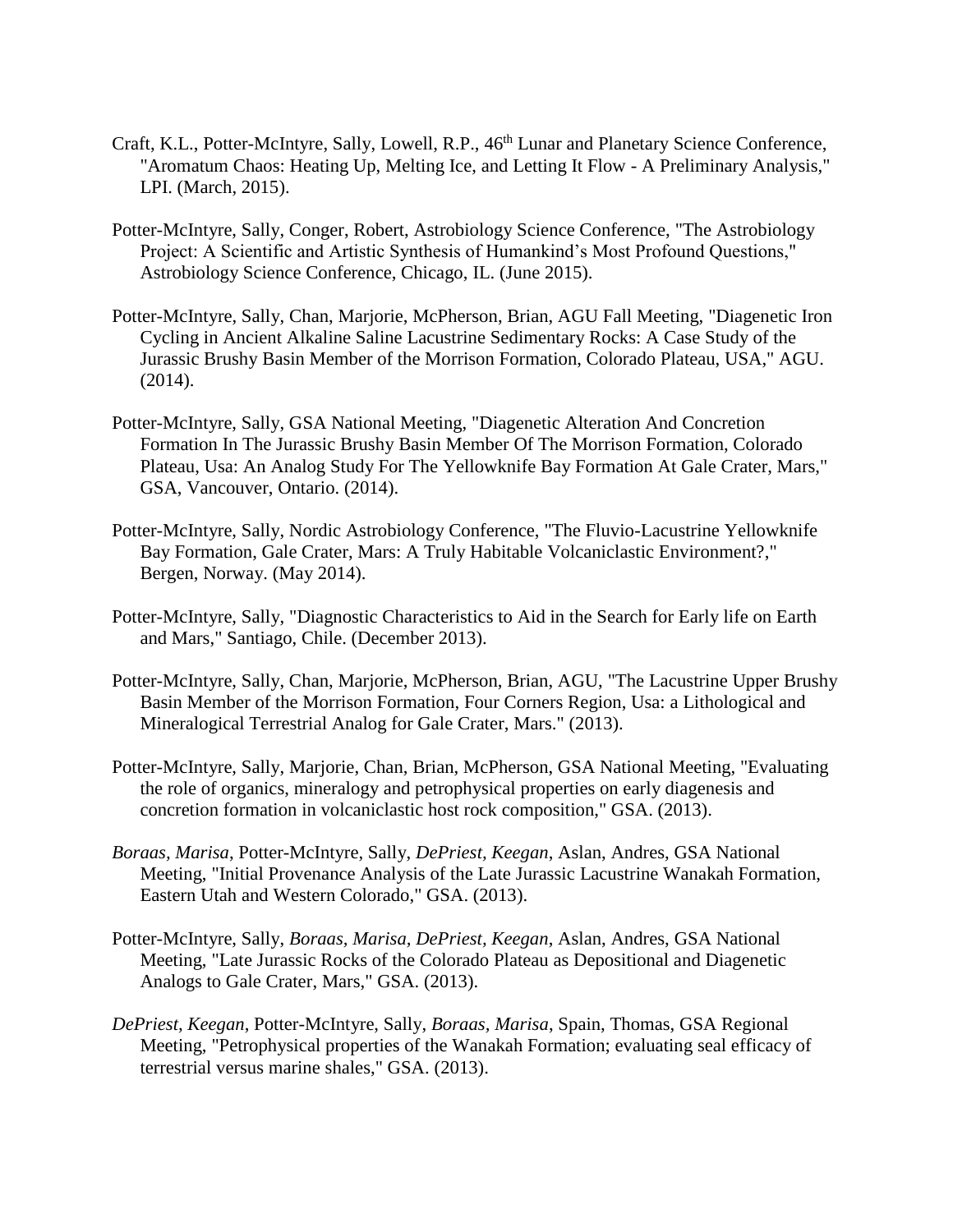- Potter-McIntyre, Sally, Chan, Marjorie, McPherson, Brian, AGU Fall Meeting, "Textural and Mineralogical Characteristics of Microbial Fossils in Modern and Ancient Iron (oxyhydr) oxides," AGU. (2012).
- Potter-McIntyre, Sally, Chan, Marjorie, McPherson, Brian, LPSC, "Iron (oxyhydr)oxide biosignatures in the Brushy Basin Member of the Jurassic Morrison Formation, Colorado Plateau, USA; analog for Martian diagenetic iron," LPI. (2012).

### **G. Invited and Keynote Talks :**

Potter-McIntyre, Sally, Cosmic Perspective of Earth: A Planet Permeated and Shaped by Life – Implications for Astrobiology, "Past and Present Potential Habitable Environments on Mars," ELSI EON, Tokyo, Japan. (September 2017).

Potter-McIntyre, Sally, "Habitable and Diagenetic Environments," University of Cincinnati. (September 22, 2017).

Potter-McIntyre, S., keynote (funded) address, "Past and Present Potential Habitable Environments on Mars", 4<sup>th</sup> International Geobiology Conference, Wuhan, Hubei, China. (June 2017)

Potter-McIntyre, Sally, Search for life: from Early Earth to Exoplanets, "Progressive Diagenetic Alteration of Macro- and Micro-Scopic Biosignatures in Ancient Springs and Spring-Fed Lacustrine Environments," Quy Nhon, Vietnam. (December 2016).

Potter-McIntyre, S., "Biosignatures and habitability in the rock record", Northern Illinois University. (January, 2017)

Potter-McIntyre, S., Chancellor's Scholar Weekend, "Mars Exploration," Southern Illinois University. (February, 2016)

Potter-McIntyre, S.L., Jurassic Fluvio-lacustrine Formations on the Colorado Plateau: Informing Astrobiological and Sedimentological Research at Gale, Crater, Mars, University of Wisconsin, Madison. (February, 2015)

Potter-McIntyre, S.L., The Jurassic Brushy Basin Member of the Morrison Formation, Colorado Plateau, western US: A lithological, diagenetic and astrobiological terrestrial analog for Gale Crater, Mars, Illinois State University. (October, 2013)

#### **H. Hosted Meeting Technical Sessions :**

Diagenesis on Mars and Clues from Terrestrial Systems, AGU, 2018

Deciphering Diagenesis: Understanding Fluid/Rock/Biota Interactions in the Rock Record, EGU, Vienna, Austria, April 8-13, 2018.

Past and Present Biosignature Recognition on Earth and Mars, GSA Annual Meeting, Denver, September, 2016.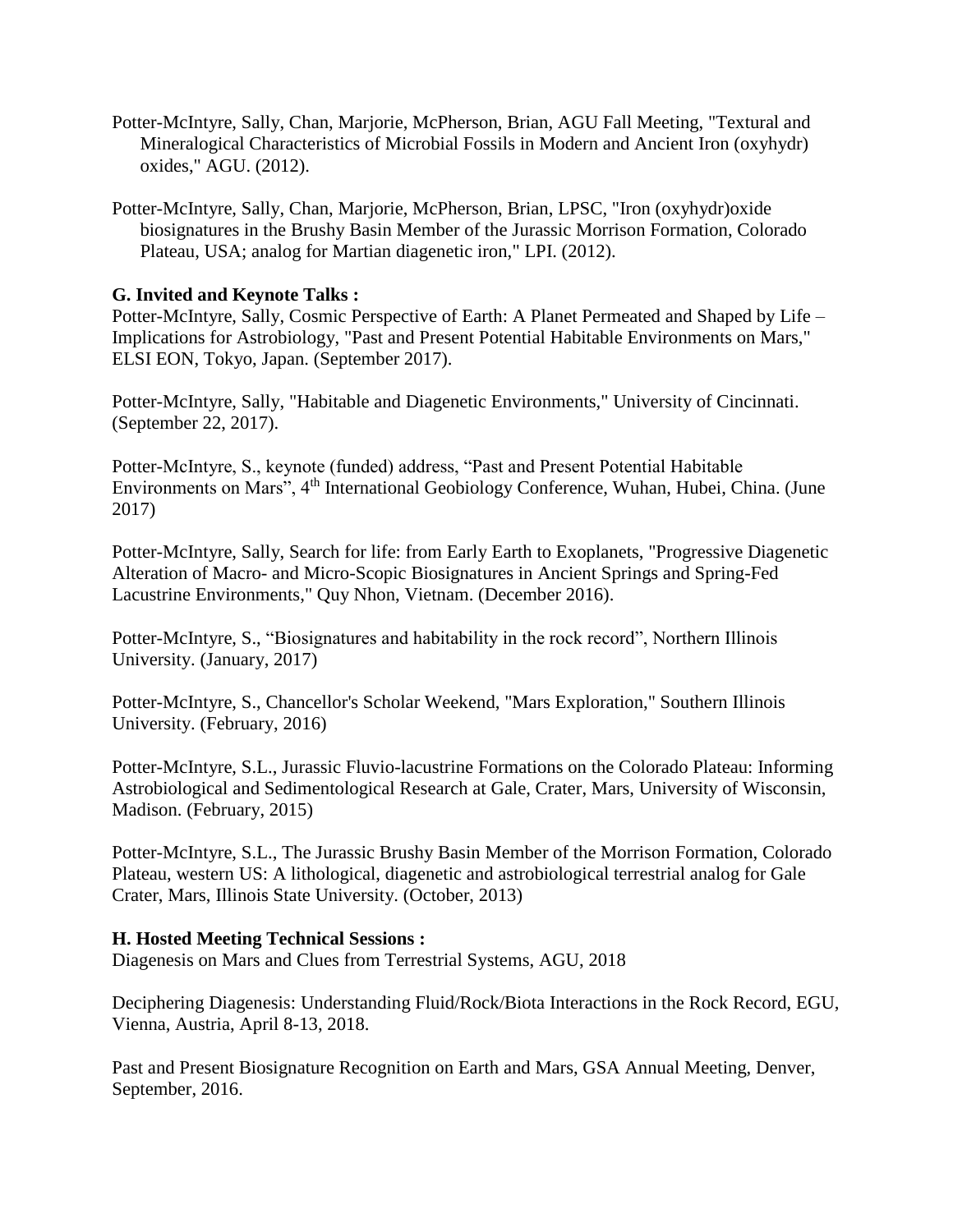#### **I. Software Donations :**

"Interactive Petrophysics Software," Sponsored by Lloyd's Register, Private. (December 16, 2016 - December 15, 2019).

"BasinMod Software," Sponsored by Platte River Associates, Private. \$120,000. (January 2016 - December 2018).

"Petrel Software," Sponsored by Schlumberger, Private, \$2,843,825.25. (January 1, 2015 - December 31, 2018).

"Petra Software," Sponsored by IHS Markit, Private. \$97,060. (August 2017 - August 2018).

"OpendTect," Sponsored by dGB, Private. (January 1, 2016 - December 31, 2017).

## **V. PUBLICATIONS AND CREATIVE WORKS A. Articles in Professional Journals :**

Chan, Marjorie A., Hinman, Nancy W., **Potter-McIntyre, Sally L.,** Schubert, Keith E., Gillams, Richard J., Awramik, Stanley M., Boston, Penelope, Bower, Dina M., Des Marais, David J., Farmer, Jack, King, Penelope L., Kirshvink, Joe, Hazen, Robert M., Léveillé, Richard J. Papineau, Dominic, Sánchez-Román, Mónica, Spear, John R., Southam, Gordon, Stern, Jennifer C., Rempfert, Kaitlin R., Jia, Tony Z. and Cleaves II, H. James (2018) Biosignatures in Planetary Context, *Frontiers in Microbiology,* in review.

Potter-McIntyre, S.L., McCollom, T.M. (2018) Jarosite and alunite in ancient terrestrial sedimentary rocks: Reinterpreting martian depositional and diagenetic environmental conditions, *Life*

**Potter-McIntyre, S.L.**, *Breeden, J.R.*, Malone, D. (2018) A Maastrichtian birth of the Mississippi River, *Cretaceous Research*, v. 91, p. 71-79.

*Thomas, R.J.*, **Potter-McIntyre, S.L.**, Hynek, B.M. (2017) Large-scale fluid-deposited mineralization in Margaritifer Terra, Mars, *Geophysical Research Letters*, v. 122, p. 483-500.

Hays, L.E., Graham, H.V., Horgan, B. **Potter-McIntyre, S.L.**, Williams, A.J., Des Marais, D., Parenteau, M.N., Hausrath, E., McCollom, T.M., Lynch, K.L. (2017) Report from the Biosignature Preservation and Detection in Mars Analog Environments Workshop, *Astrobiology*, doi: 10.1089/ast.2016.1627.

**Potter-McIntyre, S.L.,** *Williams, J.,* Phillips-Lander, C.*, O'Connell, L.* (2016) Identification and Preservation Over Geologic Time of Biosignatures in Cold Spring Carbonates, *Astrobiology*, doi: 10.1089/ast.2016.1495.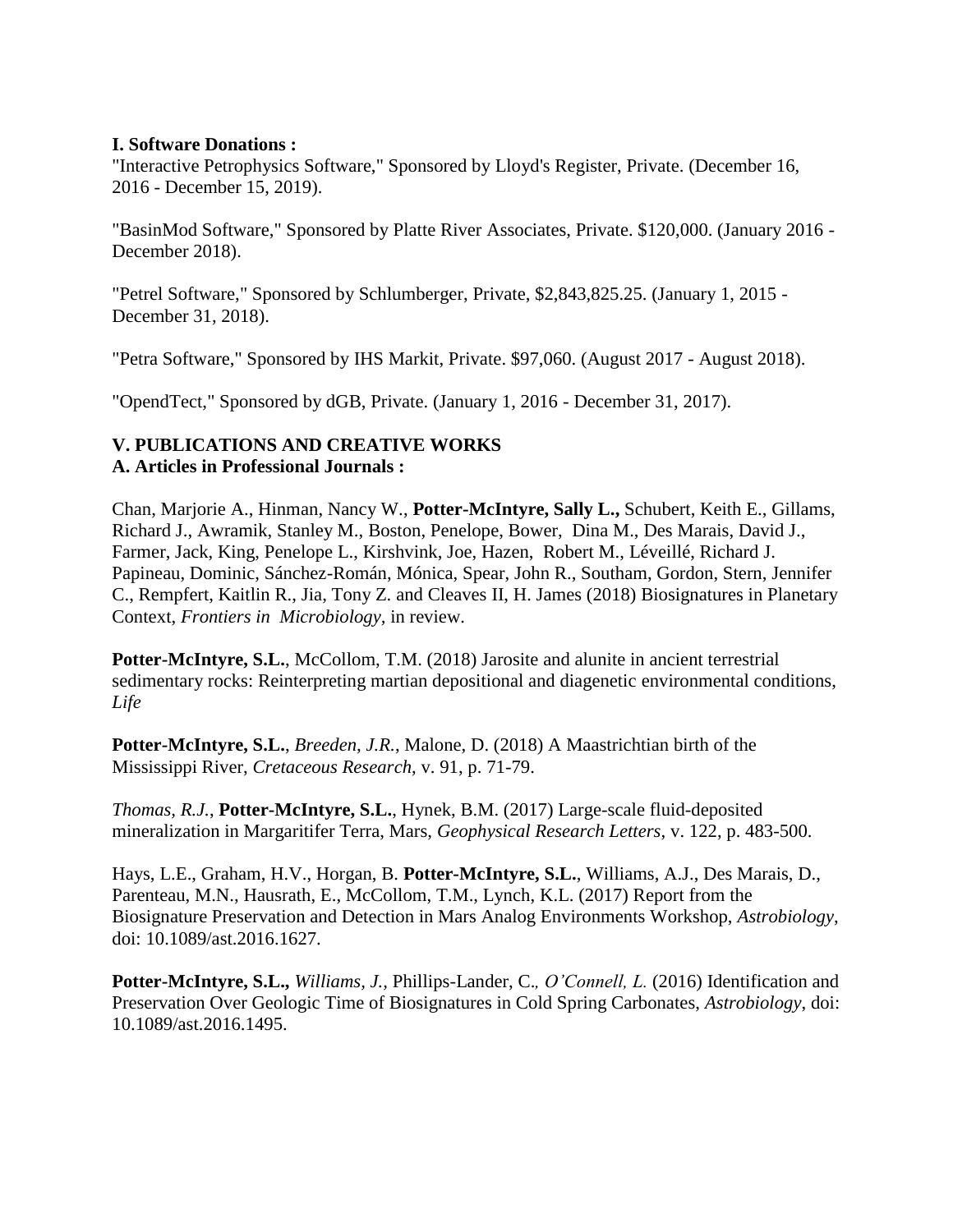**Potter-McIntyre, S.L.**, *Boraas, M., DePriest, K.*, Aslan, A. ( 2016) Middle Jurassic Landscape Evolution of Southwest Laurentia using Detrital Zircon Geochronology, *Lithosphere*. doi: 10.1130/L467.1.

Potter-McIntyre, S.L., Chan, M.A., and McPherson, B.J. (2014) Evaluating the Role of Organics, Mineralogy and Petrophysical Properties on Early Diagenesis and Concretion Formation in Volcaniclastic Host Rock Composition, *Journal of Sedimentary Research*, doi: [http://dx.doi.org/10.2110/jsr.2014.58.](http://dx.doi.org/10.2110/jsr.2014.58)

**Potter-McIntyre, S.L.**, Chan, M.A. and McPherson, B.J. (2014) Textural and Mineralogical Characteristics of Microbial Fossils Associated with Modern and Ancient Iron (Oxyhydr)oxides, *Astrobiology*, v.14, no.1.

Diniega, S., Balcerski, J., Carande, B., Diaz-Silva, R.A., Fraeman, A.A., Guzewich, S.D., Hudson, J., Nahm, A.L., **Potter-McIntyre. S.L.**, Route, M., Sayanagi, K., Urban, K., Vasisht, S., Benneke, B., Gil, S., Livi, R., Williams, B., Budney, C.J., Lowes, L.L., January (2013) Mission to the Trojan Asteroids: lessons learned during a JPL Planetary Science Summer School mission design exercise. *Planetary and Space Science*, DOI:10.1016/j.pss.2012.11.011.

**Potter-McIntyre, Sally L.**, Allen, J.L., Lee, S-Y., Chan M.A., McPherson, B.J. (2013) Iron Precipitation in a Natural CO2 Reservoir: Jurassic Navajo Sandstone in the northern San Rafael Swell, UT, USA. *Geofluids*, doi: 10.1111/gfl.12014.

Allen, J.L., Lee, S-Y., **Potter, S.L.** (2013) Three Dimensional Geologic Model of the Eolian Jurassic Navajo Sandstone in Central Utah for the Evaluation of CO2 Sequestration, *UGA Publication 42*.

Chan, M.A., Parry, W. T., Bowen, B.B., and **Potter, S.L.** (2011) Follow the water: Connecting a CO2 reservoir and bleached sandstone to iron-rich concretions in the Navajo Sandstone of southcentral Utah, USA – COMMENT. *Geology*.

Potter, Sally L., Chan, M., Petersen, E., Dyar, M.D., Sklute, E. (2011) Characterization of Navajo Sandstone Concretions: Mars comparison and criteria for distinguishing diagenetic origins. *Earth and Planetary Science Letters* 301, 444-456.

**Potter, Sally L.,** Chan, M.A. (2011) Joint controlled fluid flow patterns and iron mass transfer in Jurassic Navajo Sandstone, Southern Utah, USA. *Geofluids* 11, 184-198.

Barge, L.M., Hammond, D.E., Chan, M.A., **Potter, S.L.**, Petruska, J., Nealson, K.H. (2011) Precipitation patterns formed by self-organizing processes in porous media. *Geofluids* 11, 124- 133.

#### **C. Chapters in Professional Books :**

Crandall, J. R., Filiberto, J., and **Potter-McIntyre, S.L**., (in review) Potential impact-related mineral resources on Mars, in: Gaci, S., Hachay, O., and Nicolis, O. (eds.), *Methods in petroleum and mineral exploration, and geological engineering,* AGU Books, in review.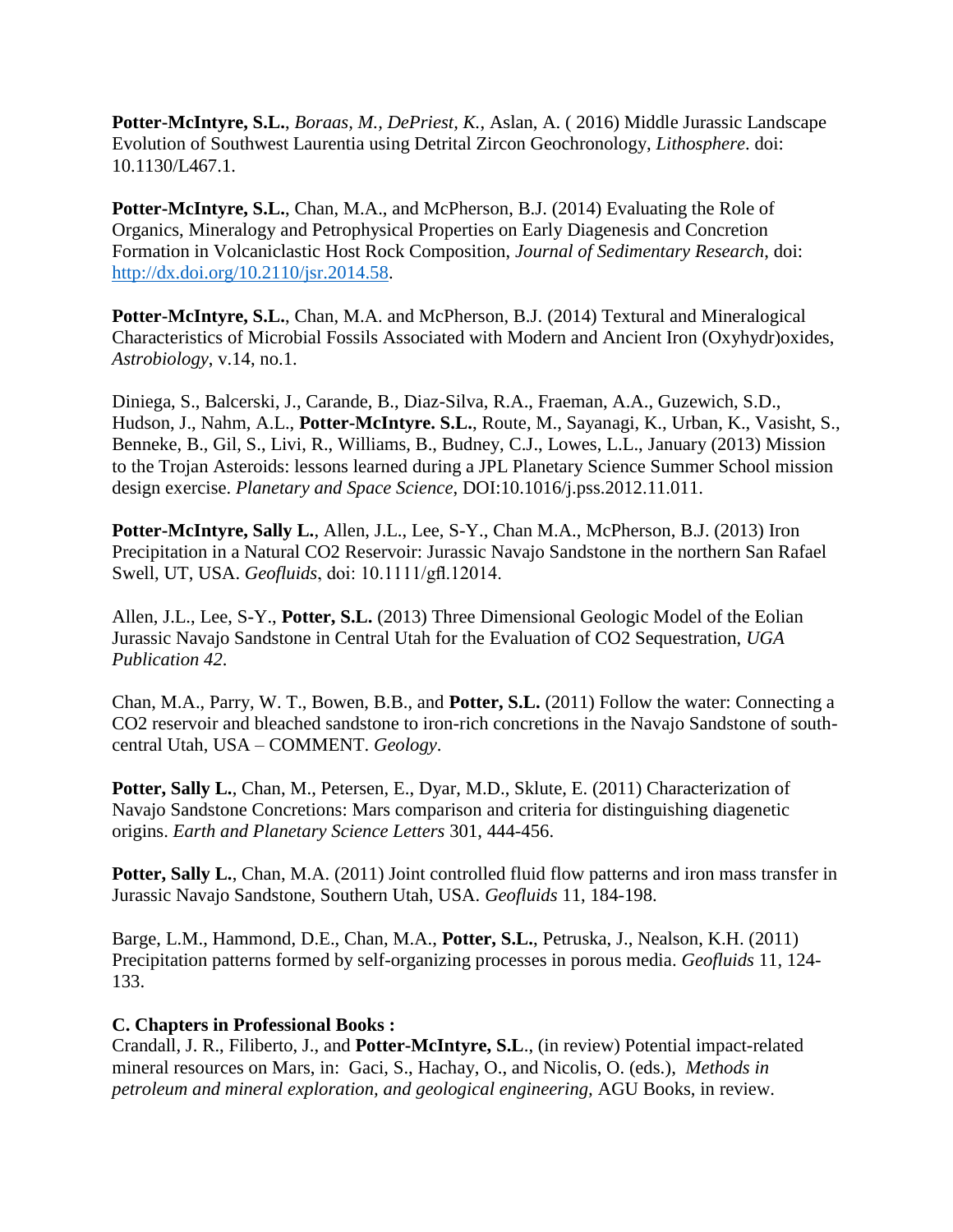Chan, M.A., **Potter, S.L.**, Bowen, B.B., Petersen, E.U., Parry, W. T., Bowman, J.R., Barge, L., and Seiler, W. (2011) Characteristics of terrestrial ferric oxide concretions and implications for Mars, in: Grotzinger, J. and Milliken, R. (eds.), *Sedimentary geology of Mars: SEPM Special Publication 102*.

### **VI. TEACHING EXPERIENCE**

#### **A. Teaching Interests and Specialties :**

Sedimentology and Stratigraphy (GEOL325), Petroleum Geology (GEOL420), Advanced Sedimentology (GEOL491/524), Field Camp (GEOL454), Fracking Seminar (GEOL524), Imperial Barrel Award (AAPG Petroleum Competition; GEOL 591)

#### **B. Master's and Ph.D. Committees on which you have served:**

*Current Masters* Keegan DePriest Nahid Hasan

*Ph.D.* Jason Williams

*Committee member:* Chamila Ranaweera, M.S., Caitlyn Korren, M.S., Jacob Crandall, M.S. Ruben Macuster, M.S. Lacey Costello, M.S. Christopher McCoy, M.S. Jessica Whitaker, M.S. Jacob Crandall, Ph.D. John Ejembi, Ph.D.

### **D. Names of Students who have completed Master's Theses and Doctoral Dissertations under your Direction:**

*Completed Masters:* Jeremy Breeden Joshua Groth Simao Guterres Pereira Jeremy Breeden Jason Williams Jordan Knuth

#### **E. Former Undergraduate researchers:**

Colton Schuler Dallas Cook Elayna Northrup Jessica Whiteaker